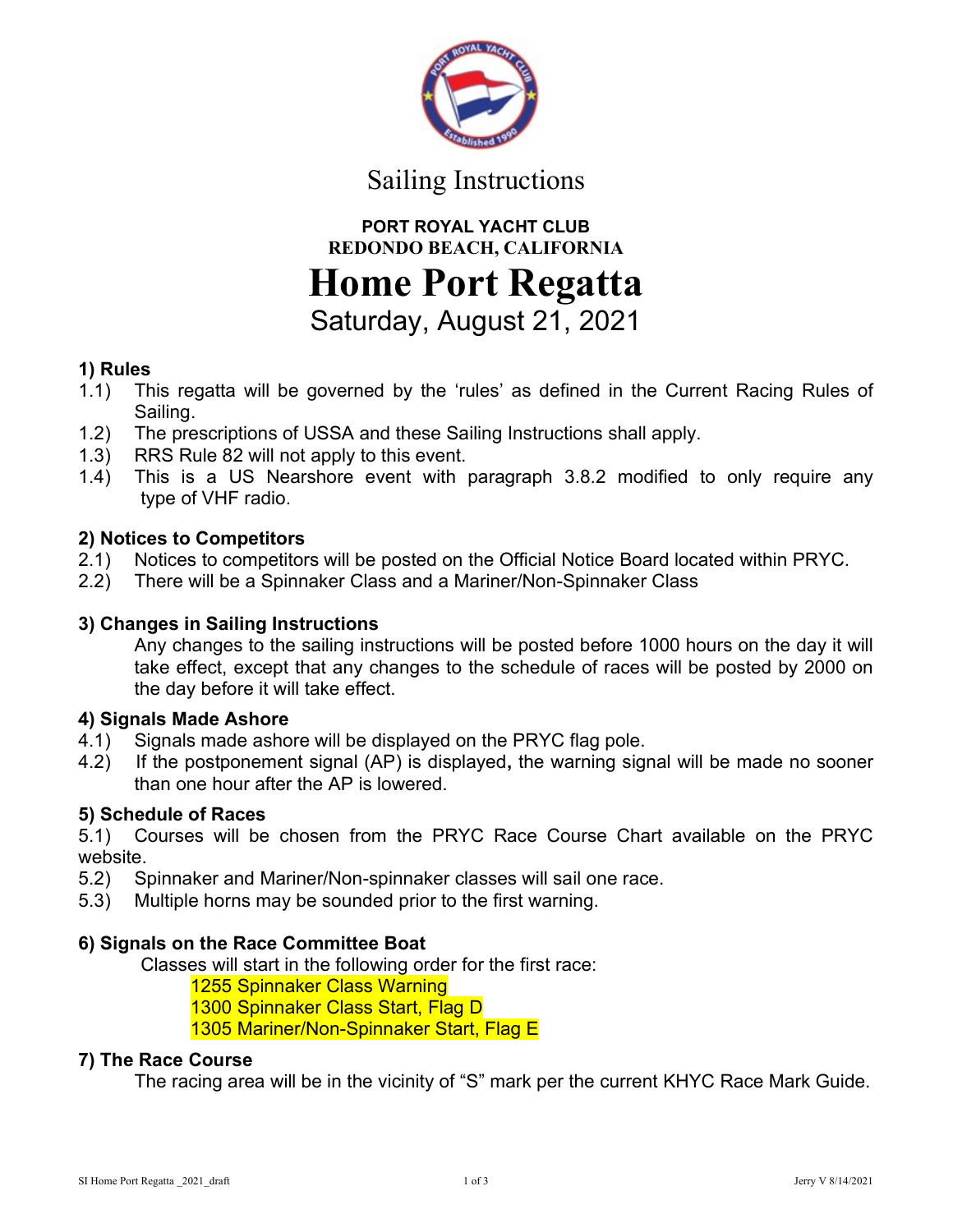# Sailing Instructions

### 8) Marks

 8.1) Marks are spar buoys or inflatable replacements in the approximate positions defined on the current KHYC Race Mark Guide.

#### 9) The Start

- 9.1) Race will be started using rule 26 with classes starting per paragraph 6 of this document.
- 9.2) The start line will be between S-Mark and a flag on the port side of the RC boat anchored to North of S-Mark.
- 9.3) All boats must check in with the Race Committee on the water prior to "their" class warning signal.
- 9.4) Boats whose preparatory signal has not been made shall keep clear of those boats whose preparatory signal has been made.
- 9.5) The Race Committee will attempt to call on the course side (OCS) boats on VHF channel 78 after the starting signal. Failure to call a boat OCS is not grounds for redress.

#### 10) The Finish:

The finish line for the Spinnaker and Mariner/Non-Spinnaker Classes will be just inside the harbor entrance between an orange flag on the RC boat and the Redondo Beach East Jetty Light (#2) at the harbor entrance.

#### 11) Penalty System

- 11.1) The 720-degree turn penalty is replaced with a 360-degree turn penalty, to include one tack and one jibe, modifying the Scoring Penalty, rules 44.1 & 44.2. Rule 44.3 shall not apply.
- 11.2) Boats that accept and execute the turn's penalty shall sign up to that effect on the form posted on the Official Notice Board after the days' racing and within the protest time limit.

#### 12) Time Limit

- 12.1) Boats failing to start within four minutes after their start signal shall be scored did not start (DNS).
- 12.2) There is no time limit for the Spinnaker and Mariner/Non-Spinnaker classes. Take your own time when passing W-Mark if the race committee is not on station.

## 13) Protests

- 13.1) Boats intending to protest must notify the RC boat upon finishing.
- 13.2) Protests shall be written on forms available at the club and delivered to the Race Chairman, or PRO within one hour after the last boat finishes. The Committee will post the protest time limit on the Official Notice Board. Protests will be posted as they are submitted.
- 13.3) Protests will be heard in the approximate order of receipt as soon as possible.